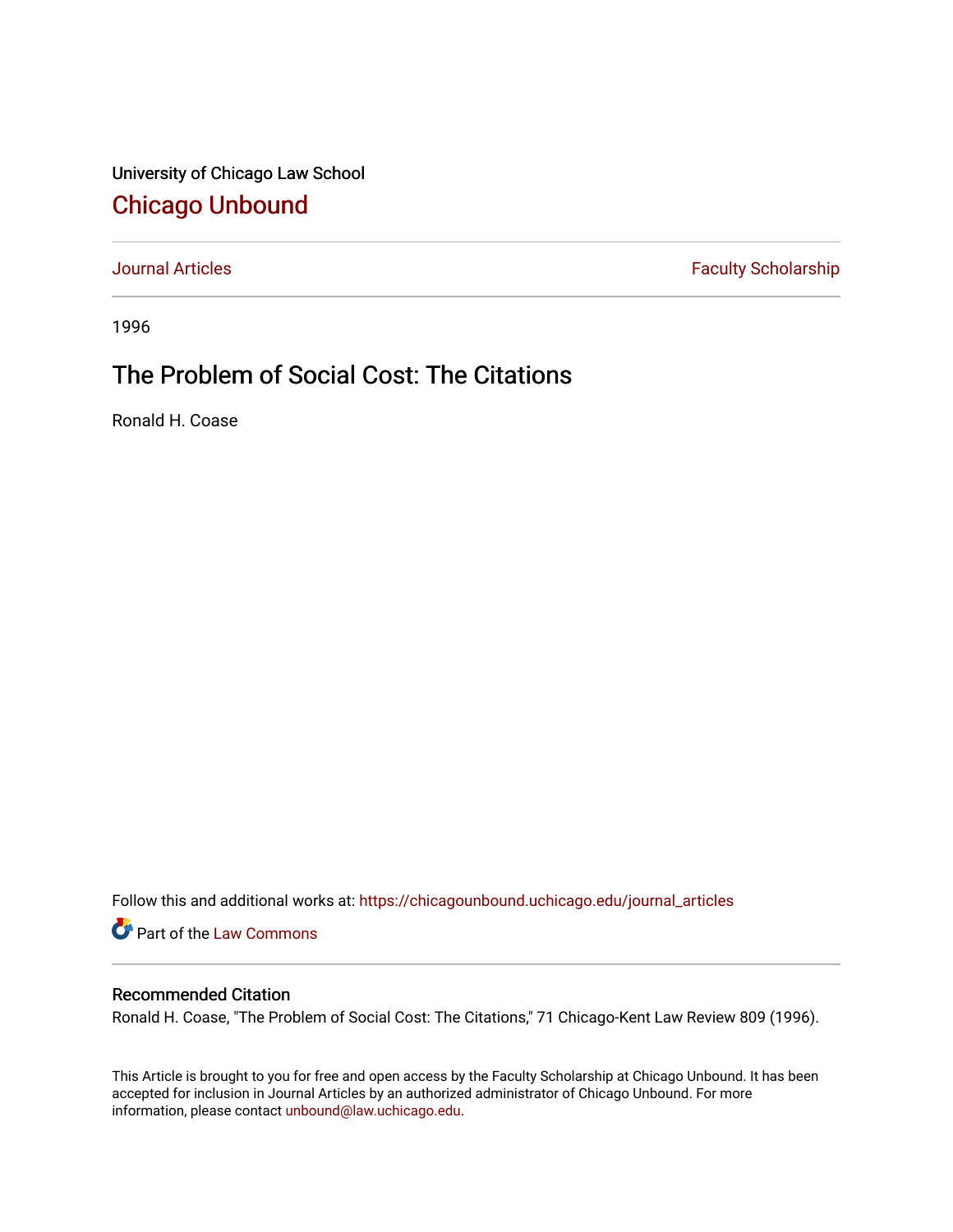## R. H. **COASE\*\***

That my article, The Problem of Social Cost, should appear at the head of the list of the most-cited articles that have been published in legal periodicals is at first sight quite extraordinary. It was an article written by an economist for economists. It was no part of my intention to contribute to legal scholarship. It was quite appropriate for my article to have appeared in the *Journal of Law and Economics* (classified as a legal periodical by Mr. Fred Shapiro) since it was my contention in that article that the legal system plays a major role determining the way in which the economic system functions. I knew, of course, from the comments of colleagues, my reading of the legal literature, and in other ways, that the article had had a very considerable effect on legal scholarship, but I was nonetheless puzzled by Mr. Fred Shapiro's figures that showed that the citations to this article were far and away greater than those to any other article. I therefore asked Mr. Shapiro to provide me with the number of citations in *legal* periodicals alone, since it seemed to me possible that the overwhelming number could perhaps be explained by the citations in economics and similar periodicals, which would make the number of citations in the legal literature much smaller.

Mr. Shapiro was kind enough to provide me with these figures. They showed that the number of citations in legal periodicals was 940. A similar count (confined to legal periodicals) for the next two articles in the list gave the following result:

Herbert Wechsler, *Toward Neutral Principles of Constitutional Law,* 927;

Gerald Gunther, *The Supreme Court, 1971 Term* - *Foreward: In Search of Evolving Doctrine on a Changing Court: A Model for a Newer Equal Protection,* 879.

This revised calculation eliminated the overwhelming character of the number of citations to my article but it still retained its place as the most-cited article. Of course, the number of citations is a very rough indication of the influence of an article and, in any case, there is no point in discussing whether an article on law and economics is more or

I wish to thank Kevin Cremin for research assistance.

Clifton R. Musser Professor Emeritus of Economics, The University of Chicago Law School.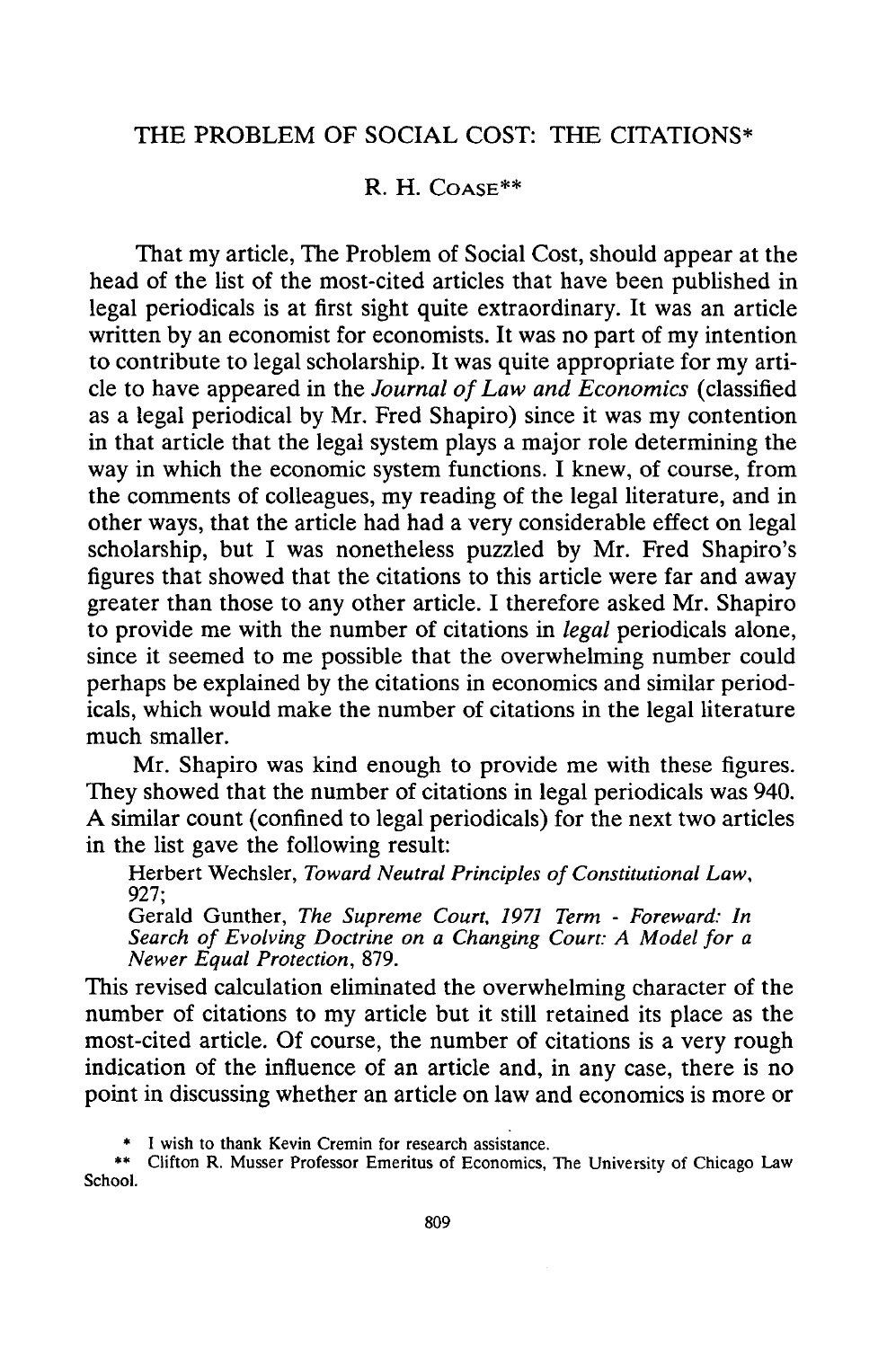less influential than one on constitutional law. What *can* be said is that it is most improbable that an article that has been cited so often has not had a considerable influence on legal scholarship.

Mr. Shapiro's figures also show that the number of citations to *The Problem of Social Cost* in the other (mainly economics) journals is very great (it is 761) and some have thought that it is probably the most-cited article in the economics literature. Whether this is true or not, there is no doubt that it has been an extremely influential article in the non-legal literature. Why this is so is something that I think I can explain. My article criticized the standard analysis of what economists term "externalities." I argued that Pigou's approach (the one adopted at the time by most mainstream economists) was faulty. This was bound to excite interest in the article. It was also to be expected that an article so critical of views held by many (perhaps most) economists would encounter resistance, and it did. Many of the citations in the economics literature are in fact in articles attacking my views.

But some of my contentions were not disposed of easily. These included: that the standard treatment of "externalities" ignored the reciprocal nature of the problem; that what is traded on the market is not physical entities but rights to perform certain actions; that the analysis would not be fruitful unless it took into account transaction costs; that the analysis should concentrate on uncovering the total effect of a change in policy rather than considering whether the adjustments at the margin in the new situation would be what we would like them to be.

It also must be said that interest in the article was increased by the unusual circumstances that gave rise to its writing and publication. In an article on the Federal Communications Commission (the FCC), published in 1959, I argued that use of the radio frequency spectrum should be determined by the pricing mechanism rather than by administrative decisions of the FCC and  $\overline{I}$  went on to discuss the rights that would be acquired by the successful purchasers. I said that although "delimitation of rights is an essential prelude to market transactions **..** the ultimate result... is independent of the legal decision." This statement was thought by economists at The University of Chicago to be erroneous, as contravening Pigou's analysis. However, at a meeting in Chicago I was able to persuade these economists that I was right. The result was that I was invited to write up my argument for publication in the *Journal of Law and Economics.* I did this, entitling the article, *The Problem of Social Cost.* One consequence of this rather unusual route to publication was that when the article appeared in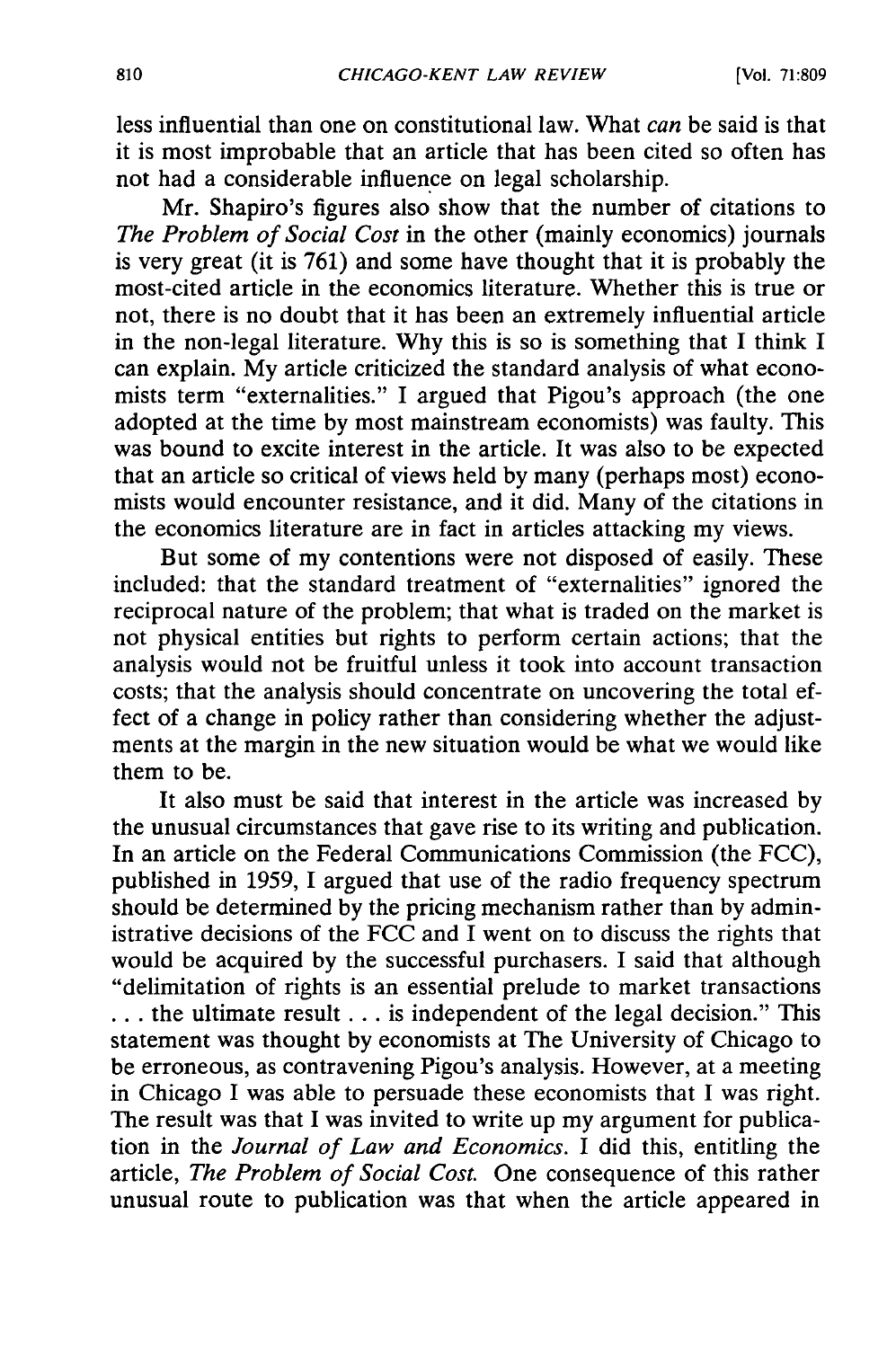print, its thesis already had the support of a powerful group of economists at The University of Chicago. Stigler dubbed the proposition, that the allocation of resources was independent of the legal position if transaction costs were zero, "The Coase Theorem." This attracted more attention to the article and, of course, increased the number of citations.

I now turn to the writing about *The Problem of Social Cost* in legal periodicals. I offer my impressions with diffidence since I am not a lawyer and lack detailed knowledge of the legal literature. I was in fact unaware of how lawyers had treated my article before reading a selection of the articles in legal periodicals as preparation for these comments. Given the great number of citations, it was obviously impossible for me to read all the articles in which *The Problem of Social Cost* was cited. I therefore decided to confine myself to citations in the law reviews of ten major law schools.1 All articles that cited *The Problem of Social Cost* in these law reviews were obtained from the *Social Sciences Citation Index* for the years 1976 to 1992. There were 188 such articles. What I learned from reading these articles was in many ways surprising to me. There were far fewer critical articles (or comments) than I had expected. Most of the citations were to passages in which the author (or authors) used ideas in my article for the purpose of analyzing a particular legal situation or problem. It was certainly surprising to me to find that the greatest number of citations was to the "Coase Theorem." According to my classification (which I admit was highly subjective), there were ninety-one articles (nearly half the total) in which the passage to which the citation was attached was wholly or mainly concerned with this theorem and, of course, the theorem was also referred to in a number of other articles. The reciprocal character of the "externality" problem, with its implications for tort law, was also discussed, although in far fewer articles. There were seventeen articles in which this was the major concern. All in all, it was gratifying to find that my article was mainly cited because it had been found useful. At this stage, it would seem that the number of citations was not misleading as an index of influence.

**Of** course, once these ideas in my article (to the extent that they come to be seen as correct) become part and parcel of legal thought, it

<sup>1.</sup> The Law Schools were: Harvard, Yale, Columbia, Pennsylvania, Chicago, Berkeley, Stanford, Virginia, Michigan, and Texas. The law reviews of these law schools were those that were most-cited in the list of twenty-five "top" law schools in the April 29, 1991, issue of *U.S. News and World Report. See* William M. Landes and Richard A. Posner, *The Influence of Economics on Law: A Quantitative Study, 36 J.L. Econ. 422, tbl. 17 (1993).*